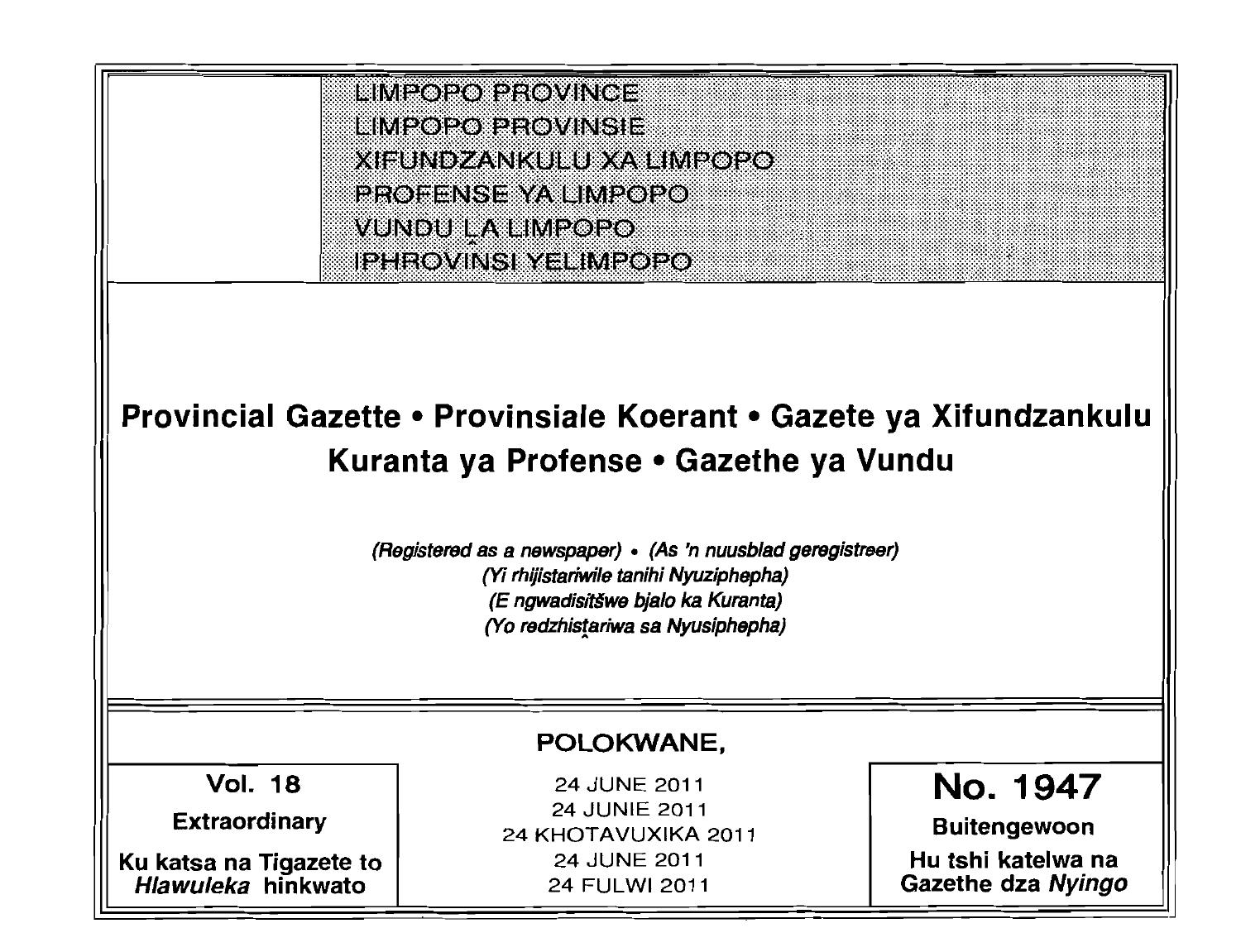#### IMPORTANT NOTICE

The Government Printing Works will not be held responsible for faxed documents not received due to errors on the fax machine or faxes received which are unclear or incomplete. Please be advised that an "OK" slip, received from a fax machine, will not be accepted as proof that documents were received by the GPW for printing. If documents are faxed to the GPW it will be the sender's responsibility to phone and confirm that the documents were received in good order.

Furthermore the Government Printing Works will also not be held responsible for cancellations and amendments which have not been done on original documents received from clients.

# CONTENTS • INHOUD

| No. |                                   | Page<br>No. | Gazette<br>No. |
|-----|-----------------------------------|-------------|----------------|
|     | <b>PROCLAMATION • PROKLAMASIE</b> |             |                |
|     |                                   |             | 1947           |
|     |                                   |             | 1947           |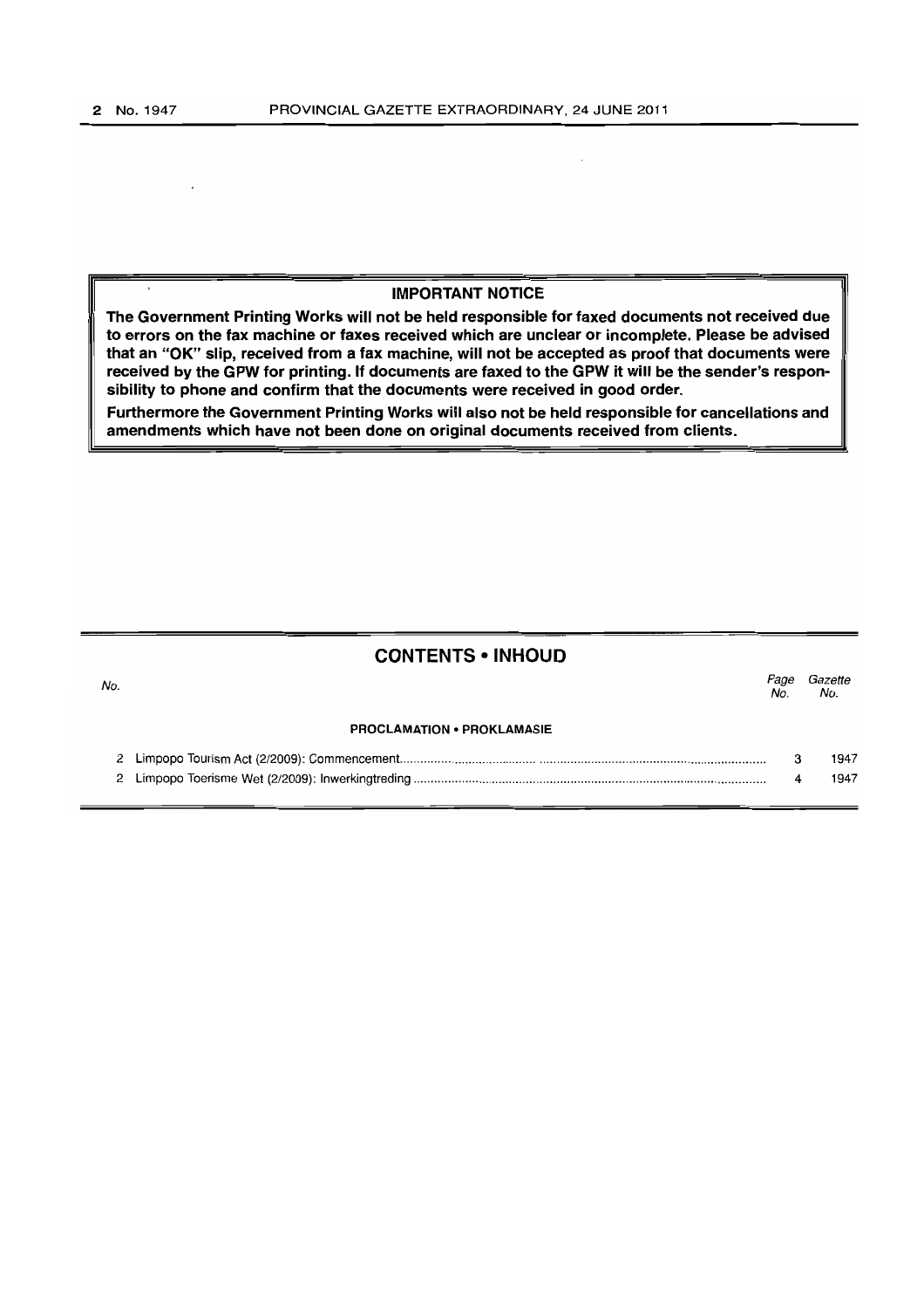## PROCLAMATION

No.2,2011

## LIMPOPO PROVINCIAL ADMINISTRATION

### OFFICE OF THE PREMIER

## COMMENCEMENT OF THE LIMPOPO TOLIRISM ACT, 2009 (ACT NO.2 OF 2009)

In terms of section 31 of the Limpopo Tourism Act, 2009 (Act No. 2 of 2009), I, Cassel Charlie Mathale, hereby determine 01 July 2011 as the date on which the said Act comes into operation, except section 3 (2)(h), which will be brought into operation on a date still to be determined.

Dated at Polokwane on 31/05/2011

CC MATHALE PREMIER: LIMPOPO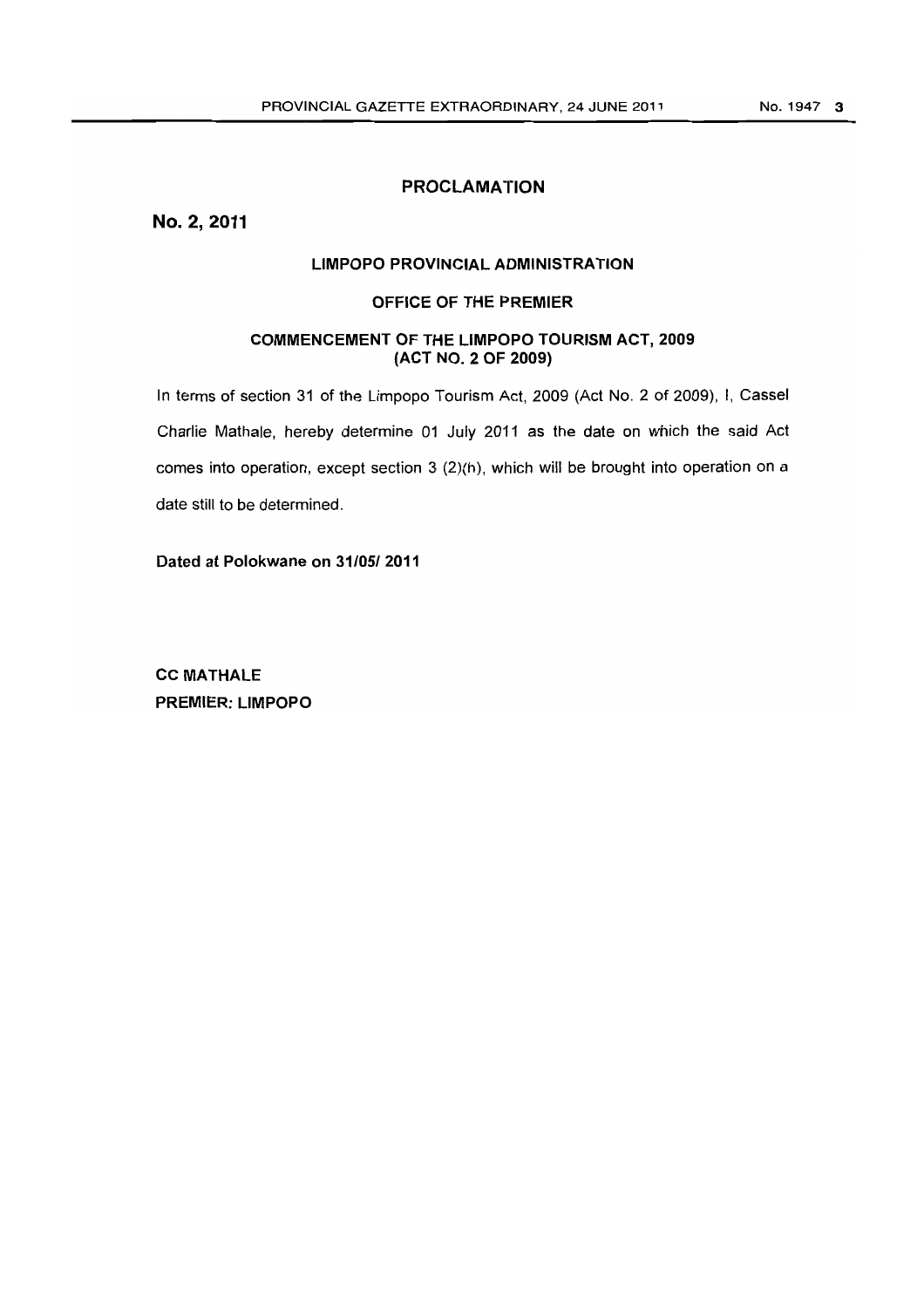## **PROKlAMASIE**

## No. 2, 2011

### **LIMPOPO PROVINSIAlE AOMINISTRASIE**

#### **KANTOOR VAN DIE PREMIER**

## **AANVANG VAN DIE LIMPOPO TOERISME WET, 2009 (WET NR. 2 VAN 2009)**

In terme van artikel 31 van die Limpopo Wet op Toerisme, 2009 (Wet Nr. 2 van 2009), bepaal ek, Charlie Cassel Mathale, hiermee 1 Julie 2011 as die datum waarop die gemelde Wet in werking tree, behalwe artikel 3 (2) (h), wat in werking gebring word op 'n datum nog bepaal moet word.

**Gedateer te Polokwane op 31/05/2011** 

**CC MATHAlE PREMIER: LIMPOPO**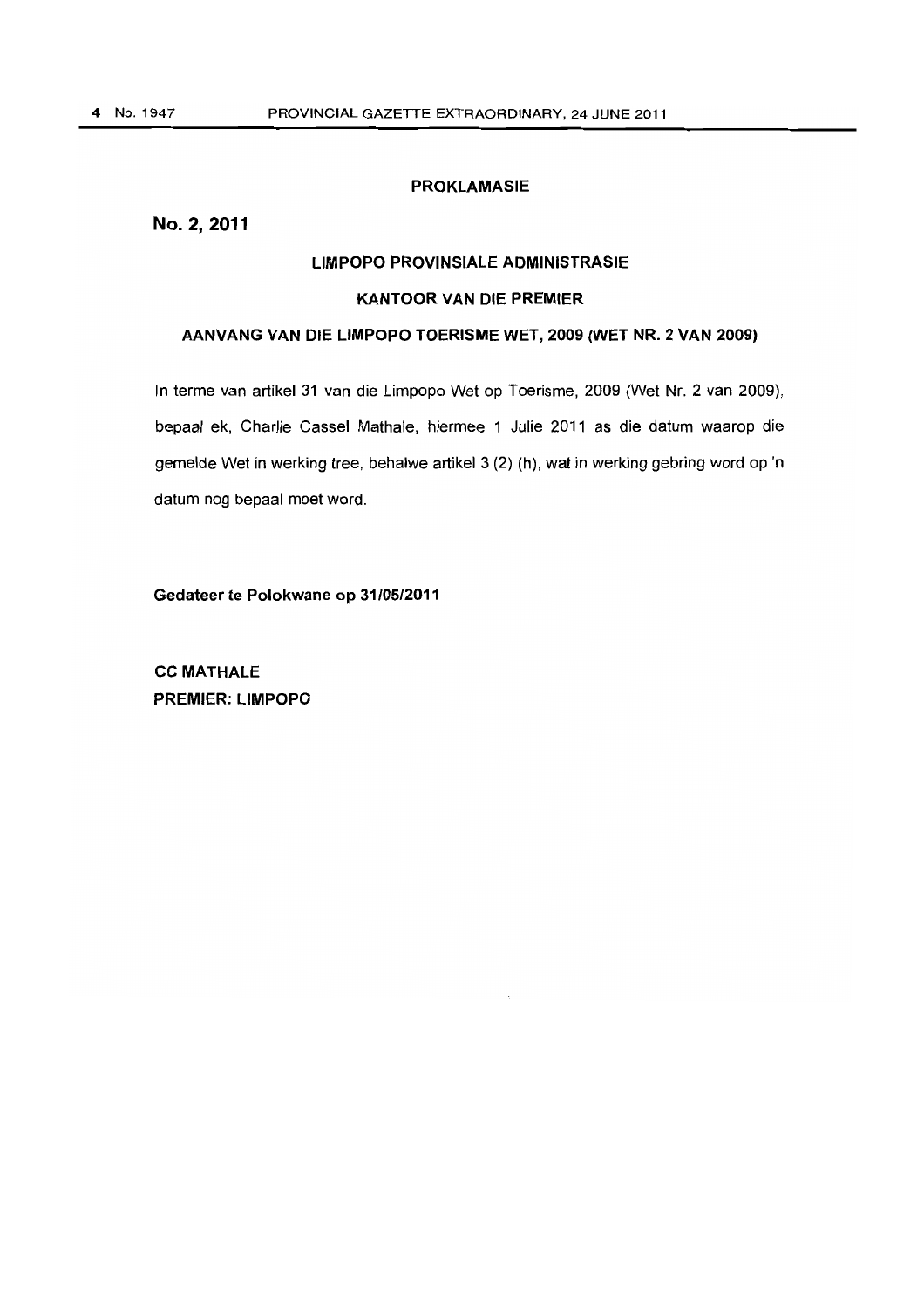## **ISIMEMEZELO**

**No.2,2011** 

### **UMBUSO WEPHROVINSI YELIMPOPO**

#### **I-OFISI LAKANDUNAKULU**

### UKUTHOMA UKUSEBENZA KOMTHETHO WEZAMAVAKATJHO WELIMPOPO, **WAKA-2009 (UMTHETHO WENOMBORO 2 WAKA-2009)**

Ngokuya kwesigaba 31 somThetho wezamaVakatjho weLimpopo, waka-2009 (umThetho weNomboro 2 waka-2009), mina, u-Cassel Charlie Mathale, lapha ngiqunta umhlaka 01 Julayi 2011 njengelanga lokuthoma ukusebenza komThetho otjhiwo ngehla, ngaphandle kwesigaba 3 (2)(h), esizakuthoma ukusebenza ngelanga elisazakuquntwa.

**Itlikitlelwe ePolokwane ngomhlaka 31/051 2011** 

**CC MATHALE UNDUNAKULU: LIMPOPO**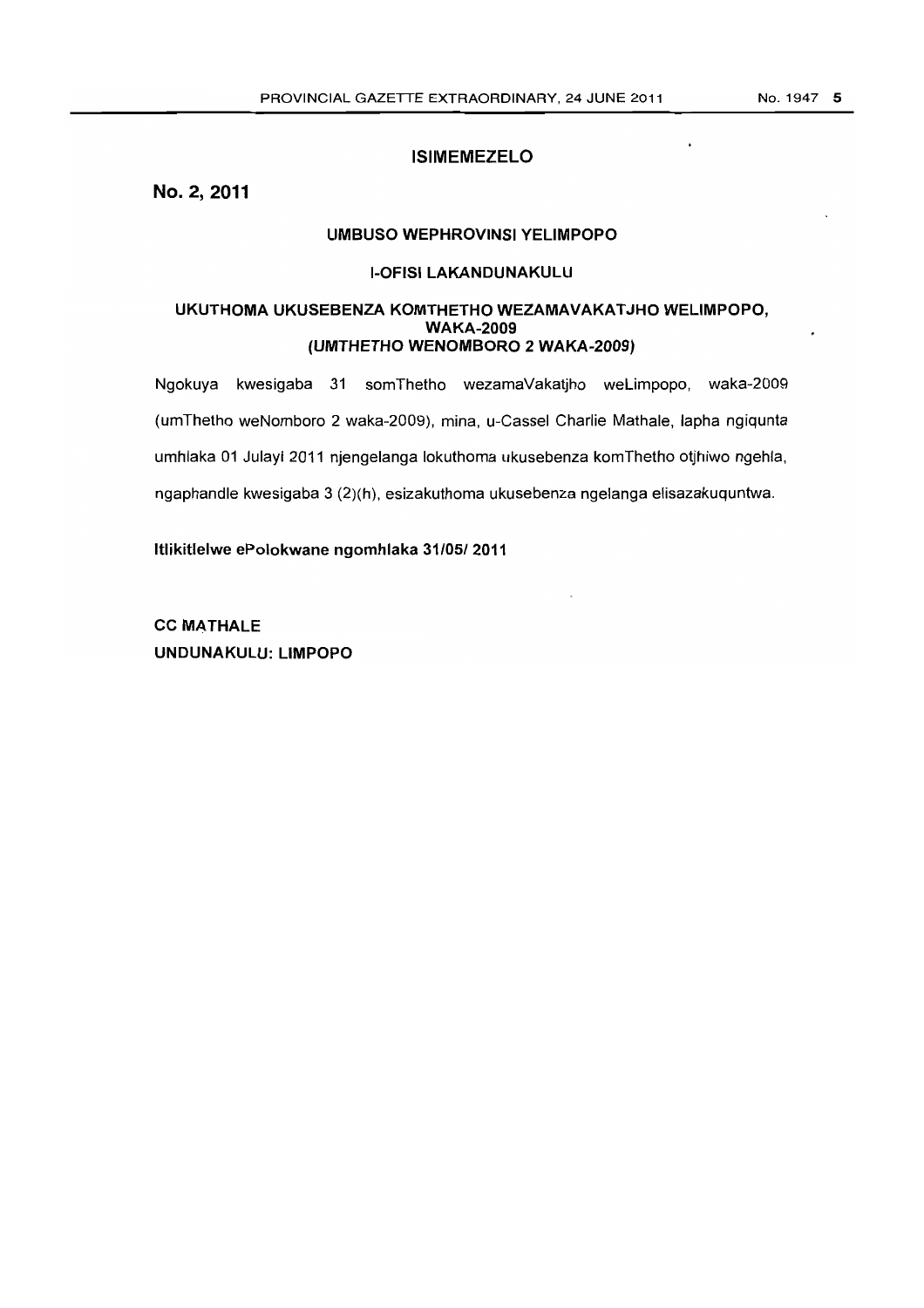## **XITIVISA-NAWU**

## No. 2,2011

### **VUFAMBISI BVA XIFUNDZANKULU XA LIMPOPO**

#### **HOFISI VA HOLOBYENKULU**

### **KU SUNGULA KU TIRHA KA NAWU WA VUMPFHUMBA WA LIMPOPO, 2009 (NAWU WA NO.2 WA 2009)**

Hi ku ya hi xiyenge xa 31 xa nawu wa Vumpfhumba wa Limpopo, 2009 ( Nawu wa No.2 wa 2009), Mina, Cassel Mathale sweswi ndzi boha siku ra 01 Mawuwani 2011 ku va siku leri Nawu lowu vuriwaka wu nga ta sungula ku tirha, handle ka xiyenge xa 3 (2)(h), lexi xi nga ta sungula ku tirha hi siku leri nga ta bohiwa.

**Siku ri nyikiwile ePolokwane hi 31/051 2011** 

**CC MATHALE HOLOBVENKULU: LIMPOPO**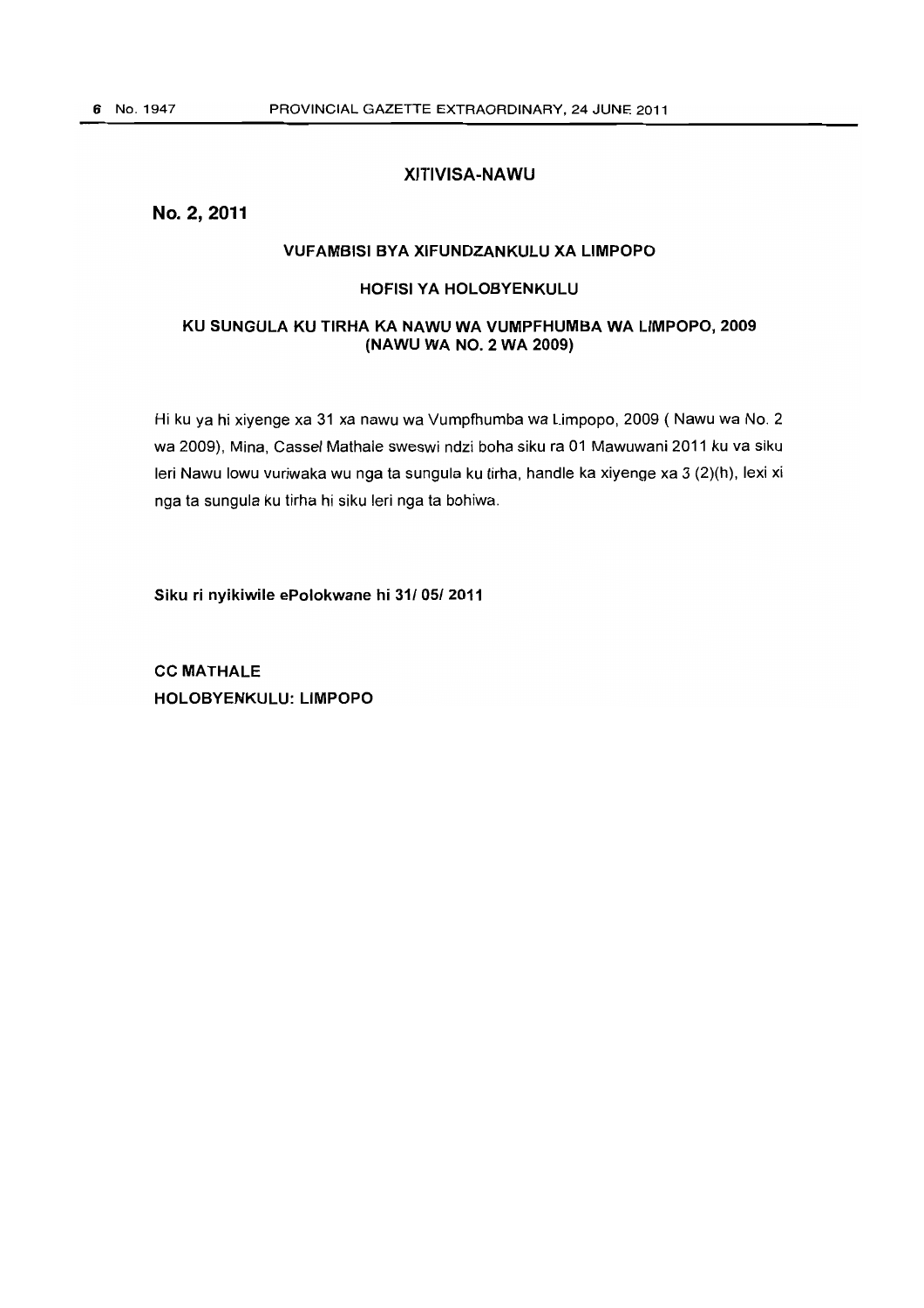## **MULEVHO**

No. 2,2011

### **NDAULO YA VUNDU YA LIMPOPO**

#### **OFISI YA PREMIA**

### **U THOMA HA MULAYO WA VHUENDELAMASHANGO WA LIMPOPO, 2009 (MULA YO NO.2 WA 2009)**

Hu tshi tevhedzwa khethekanyo 31 ya Mulayo wa zwa Vhuendelamashango wa limpopo, 2009 (Mulayo No.2 wa 2009), Nne, Cassel Charlie Mathale, afha ndi khou ta duvha la 01 Fulwana sa duvha line uyu Mulayo wa khou thoma u shuma, hu sa katelwi khethekanyo 3 (2)(h), ine ya do thoma u shuma nga datumu ine ya do divhadzwa.

**Zwo itwa Polokwane** nga **dzi 31/05/2011** 

**CC MATHALE PREMIA: LIMPOPO**